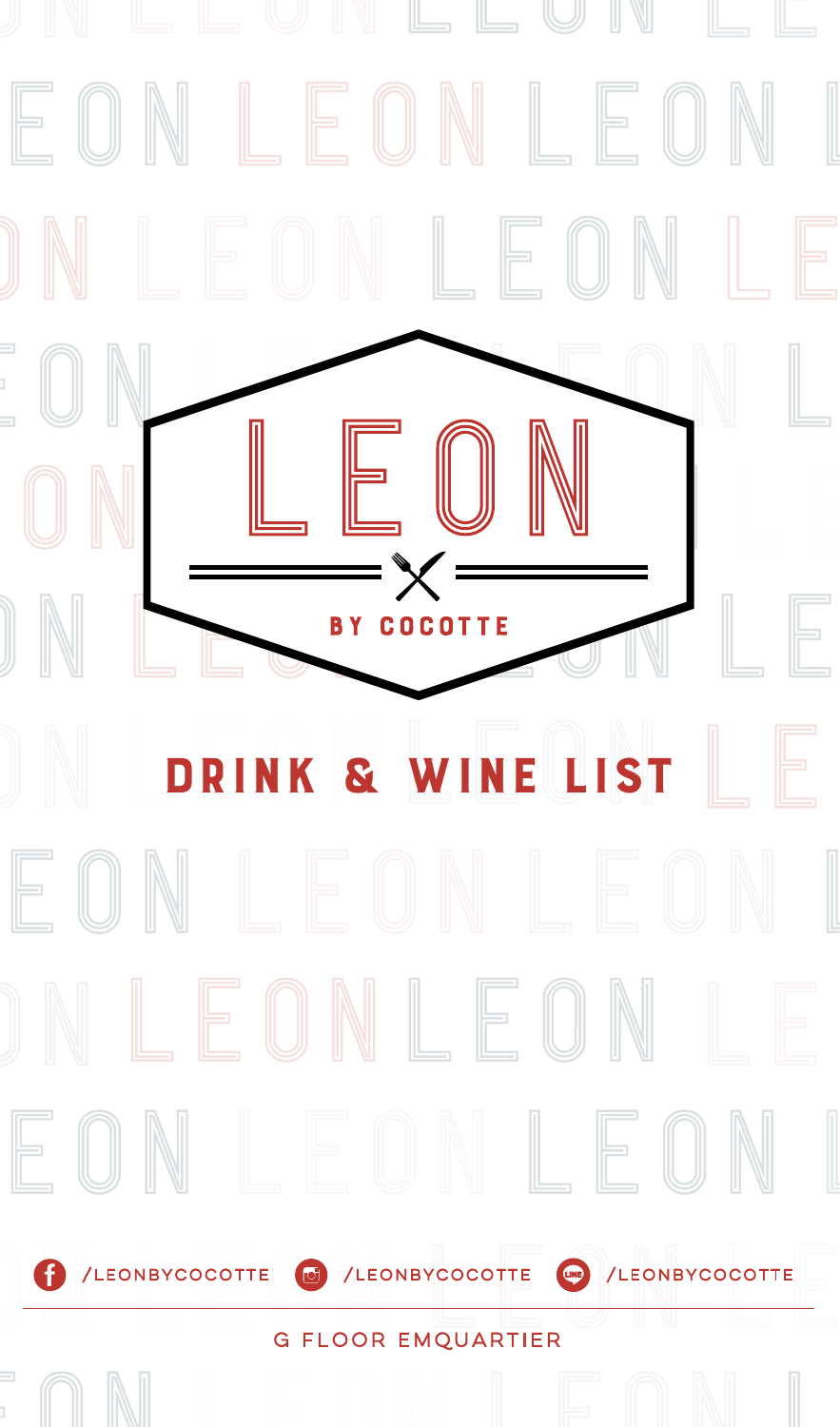

Beer - spirit

## **CRAFT BEER** BOTTLE

| <b>BELGO BLONDE 33CL</b>               | 320 |
|----------------------------------------|-----|
| BELGIAN BLONDE - ABV : 5,9% - IBU : 19 |     |
| <b>BELGO WIT 33CL</b>                  | 320 |
| BELGO WIT - ABV : 4,8% - IBU : 17      |     |
| <b>BELGO AMBER 33CL</b>                | 320 |
| BELGIAN AMBER - ABV : 5,1% - IBU : 18  |     |
| <b>BELGO ROYALE 33CL</b>               | 350 |
| BELGO ROYALE - ABV : 7.6% - IBU : 24   |     |

| BEER          | <b>BOTTLE</b> |
|---------------|---------------|
| <b>SINGHA</b> | 120           |
| THAII AND     |               |
| <b>ASAHI</b>  | 160           |
| JAPAN         |               |
|               |               |

| <b>APERITIF</b>       | <b>GLASS</b> |
|-----------------------|--------------|
| RICARD 2CL            | 150          |
| <b>CAMPARI</b>        | 260          |
| <b>MARTINI ROSSO</b>  | 260          |
| <b>MARTINI BIANCO</b> | 320          |

### -BLENDED SCOTCH-

|                                                 | GIASS |
|-------------------------------------------------|-------|
| <b>JAMESON IRISH WHISKEY</b><br><b>IREI AND</b> | 260   |
| CHIVAS EXTRA 12 YEARS<br>SCOTI AND              | 280   |
| <b>CHIVAS REGAL EXTRA</b><br>SCOTI AND          | 350   |
| <b>CHIVAS REGAL 18 YEARS</b><br>SCOTI AND       | 450   |

| GIN                      | <b>GLASS</b> |
|--------------------------|--------------|
| <b>BEEFEATER 24</b>      | 250          |
| <b>IONDON</b>            |              |
| <b>HENDRICK'S</b>        | 370          |
| SCOTI AND                |              |
| <b>MONKEY 47 DRY GIN</b> | 410          |
| GERMANY                  |              |

# DRAFT BEER HALF-PINT/ PINT

| <b>PERONI 30CL/50CL</b><br>PREMIUM LAGER, ITALY         | 180 | 350 |
|---------------------------------------------------------|-----|-----|
| GROLSCH WEIZEN 30CL/50CL 180<br>WHEAT BEER. NETHERLANDS |     | 350 |

### RUM GLASS

| <b>HAVANA CLUB 3 YEARS</b><br>CUBA |  |  | 220 |
|------------------------------------|--|--|-----|
| <b>HAVANA CLUB 7 YEARS</b>         |  |  | 280 |
| CUBA                               |  |  |     |

#### $-DIGESTIVE$

|                            | <b>GLASS</b> |
|----------------------------|--------------|
| SAMBUCA HIRAM WALKER       | 220          |
| <b>HOUSE FLAVOURED RUM</b> | 250          |
| <b>HOMEMADE LIMONCELLO</b> | 260          |
| <b>KAHLUA</b>              | 260          |
| <b>BAILEY'S CREAM</b>      | 280          |

# SINGLE MALT GLASS

| <b>THE GLENLIVET</b><br><b>FOUNDER'S RESERVE</b> | 280 |
|--------------------------------------------------|-----|
| SPEYSIDE                                         |     |
| THE GLENLIVET 15 YEARS                           | 590 |
| SPEYSIDE                                         |     |

# $\neg$ vodka $\neg$

| -------                 | <b>GLASS</b> |
|-------------------------|--------------|
| <b>ABSOLUT ORIGINAL</b> | 220          |
| SWEDEN                  |              |
| <b>ABSOLUT ELYX</b>     | 300          |
| SWEDEN                  |              |

# COGNAC GLASS

| <b>MARTELL VSOP</b>                  | 490 |
|--------------------------------------|-----|
| FRANCE<br><b>MARTELL CORDON BLEU</b> | 750 |
| FRANCE                               |     |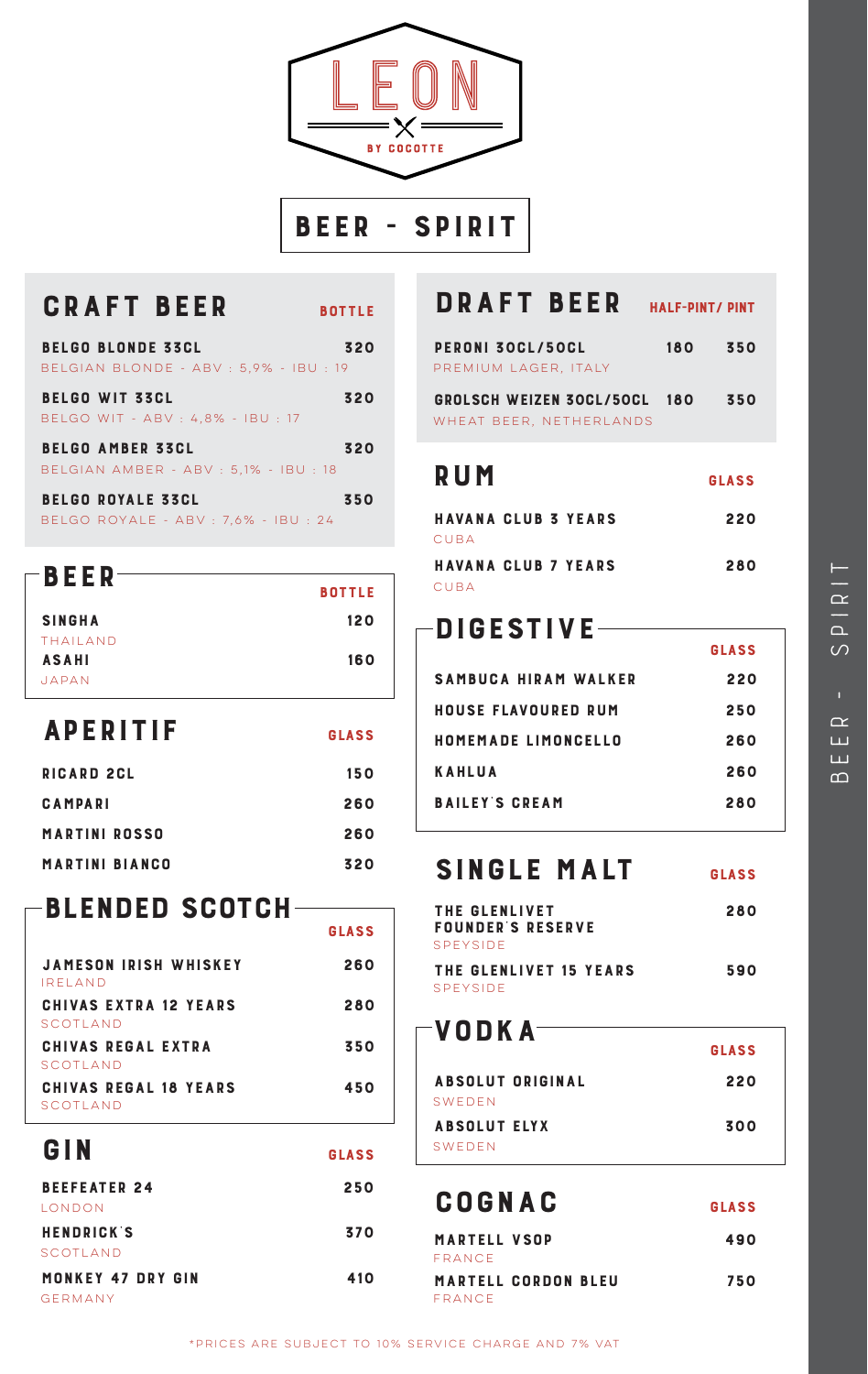# red wine Coravin



CORAVIN<sup>®</sup> Stop opening, start tasting.

The Coravin Wine System uses a technology that allows you to pour some exclusive wines by the glass, without pulling the cork. Below find what our wine connoisseur selected for your delight

|                                                                                                   |     | <b>GLASS /BOTTLE</b> |
|---------------------------------------------------------------------------------------------------|-----|----------------------|
| EPISTEM NO.3, ATLAN & ARTISAN $\cdot$ 2015<br>SYRAH, MONASTRELL, YECLA, SPAIN                     | 490 | 2.290                |
| \$<br>BOURGOGNE PINOT NOIR, DOMAINE DELIANCE · 2016<br>PINOT NOIR, BURGUNDY, FRANCE               | 590 | 2.590                |
| SAINT- EMILION GRAND CRU, CHATEAU LA RÉVERENCE · 2016<br>MERLOT, CABERNET FRANC, BORDEAUX, FRANCE | 590 | 2.590                |

|                                                                                                   |     | <b>GLASS /BOTTLE</b> |
|---------------------------------------------------------------------------------------------------|-----|----------------------|
| <b>BORDEAUX LA FLEUR CHARTRON AOC · 2016</b><br>MERLOT, CABERNET SAUVIGNON, BORDEAUX, FRANCE      | 260 | 1.190                |
| SHIRAZ I AM GEORGE. GEORGE WYNDHAM · 2018<br>SHIRAZ, LANGHORNE CREEK, AUSTRALIA                   | 290 | 1.390                |
| CÔTES DU RHÔNE LA CHAPELLE, DOMAINE DUSEIGNEUR · 2015<br>GRENACHE, SYRAH, RHÔNE VALLEY, FRANCE    | 300 | 1,490                |
| CHIANTI TENUTA SETTE PONTI VIGNA DI PALLINO · 2017<br>SANGIOVESE, TUSCANY, ITALY                  | 320 | 1,590                |
| RIOJA RESERVA, CAMPO VIEJO · 2014<br>TEMPRANILLO, RIOJA, SPAIN                                    | 350 | 1.590                |
| SHIRAZ FRANKLAND ESTATE ROCKY GULLY · 2017<br>SHIRAZ, VIOGNIER, WESTERN AUSTRALIA                 |     | 1,890                |
| CHATEAU CROIX DE LABRIE, CAMILLE DE LABRIE · 2016<br>MERLOT, CABERNET SAUVIGNON, BORDEAUX, FRANCE |     | 1.990                |
| ALPAMANTA MALBEC NATAL . 2018<br>MALBEC, LUJAN DE CUYO, ARGENTINA                                 |     | 1.990                |
| PINOT NOIR LETTER 'T' SERIES, BRANCOTT ESTATE . 2017<br>PINOT NOIR, MARLBOROUGH, NEW ZEALAND      |     | 2.790                |
| CROZES-HERMITAGE, DOMAINE LAURENT HABRARD · 2017<br>SYRAH, RHÔNE VALLEY, FRANCE                   |     | 3,190                |
| AMARONE DELLA VALPOLICELLA, TEDESCHI · 2015<br>CORVINA BLEND, VENETO, ITALY                       |     | 3.990                |
| POMEROL. CHATEAU MAZEYRES . 2013<br>CABERNET SAUVIGNON, MERLOT, CABERNET FRANC, BORDEAUX, FRANCE  |     | 4.190                |

\*Prices are subject to 10% Service charge and 7% VAT **ORGANIC** BIODYNAMIC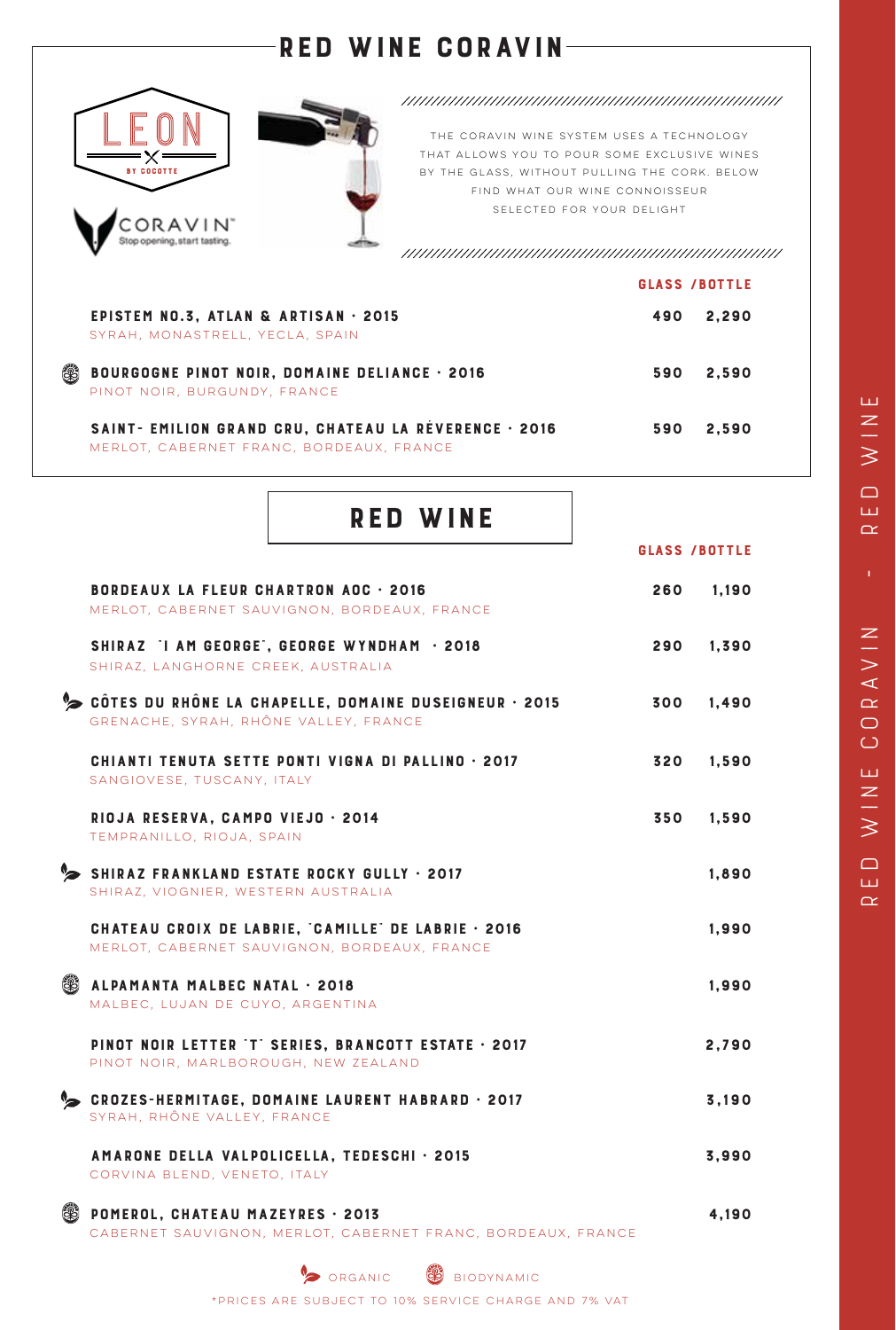

WHITE WINE

|                                                                                                      |     | <b>GLASS /BOTTLE</b> |
|------------------------------------------------------------------------------------------------------|-----|----------------------|
| <b>CHARDONNAY, GEORGE WYNDHAM BIN 222 · 2018</b><br>CHARDONNAY, SOUTH EASTERN AUSTRALIA              | 280 | 1.290                |
| PINOT GRIGIO VILLA MARTINA · 2018<br>PINOT GRIGIO, FRIULI VENEZIA GIULIA, ITALY                      | 290 | 1,390                |
| \$<br>"JUSTE LE BLANC" BORDEAUX AOC, CAVE DU MARMANDAIS · 2018<br>COLOMBARD, SAUVIGNON BLANC, FRANCE | 300 | 1.490                |
| SAUVIGNON BLANC, BRANCOTT ESTATE . 2019<br>SAUVIGNON BLANC, MARLBOROUGH, NEW ZEALAND                 | 340 | 1.590                |
| PETIT CHABLIS JEAN MARC BROCARD · 2018<br>CHARDONNAY, BURGUNDY, FRANCE                               |     | 2.390                |
| \$<br>POUILLY-FUMÉ CUVÉE JULES, DOMAINE FOUASSIER · 2016<br>SAUVIGNON BLANC, LOIRE VALLEY, FRANCE    |     | 2.390                |

#### SAUVIGNON BLANC, BRANCOTT ESTATE · 2019 glass - 340 /bottle - 1,590

Sauvignon Blanc, Marlborough, New Zealand

Wines in the Brancott Estate range are considered the benchmark of New Zealand varietal winemaking and have an international reputation for quality and consistency. Each wine is crafted in a style that epitomises the unique character and flavour of the growing region.



| ROSE WINE                                                                                |                      |       |
|------------------------------------------------------------------------------------------|----------------------|-------|
|                                                                                          | <b>GLASS /BOTTLE</b> |       |
| RAVOIRE & FILS DOMAINE FONTVAL $\cdot$ 2018<br>GRENACHE, MOURVEDRE, MEDITERRANEE, FRANCE | 260                  | 1.190 |
| LA BASTIDE DES OLIVIERS · 2017<br>GRENACHE, CINSAULT, PROVENCE, FRANCE                   |                      | 2.190 |

ш